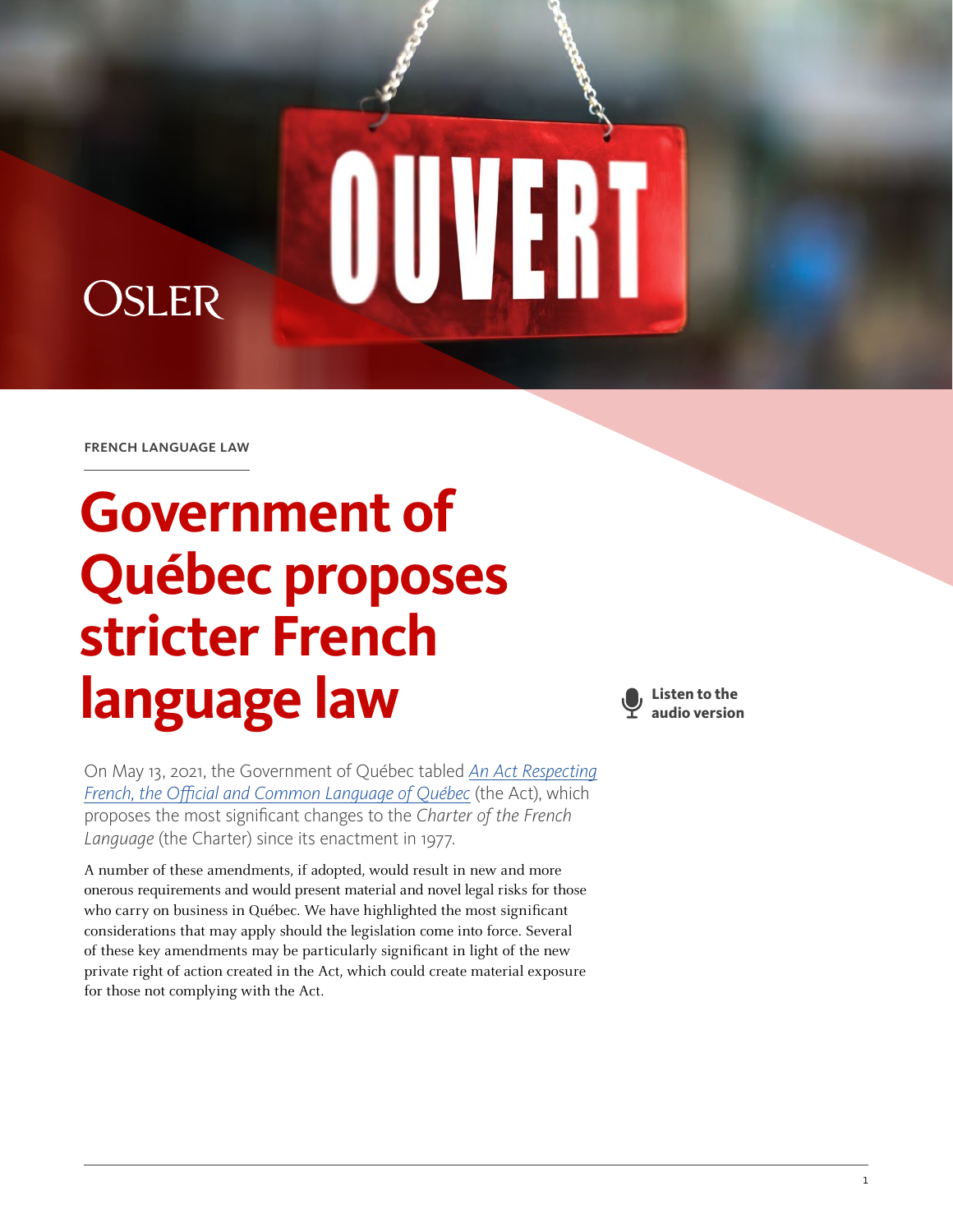# New right for employees to carry on their activities in French

The Act proposes to modify the existing obligation for communications in writing with employees to be in French and would provide for a broader right to "carry on […] activities in French." This would include, in particular, the publication of job offers, contracts of employment, written communications, application forms, documents relating to conditions of employment and training documents. Job offers will be subject to a new requirement for a French language version to be simultaneously published "using transmission means of the same nature and reaching a target public of proportionally comparable size" as the English or other language version.

# Stricter test for making knowledge of English a condition of employment

The Act proposes to introduce more prescriptive requirements for an employer to satisfy before being permitted to make knowledge of English a condition of employment. Under the Act, an employer would be required to demonstrate that

- an assessment of the actual language needs associated with the duties to be performed was carried out
- other employees who are already required to be proficient in English could not carry out the duties of the position that require the knowledge of English
- the duties requiring English proficiency have been concentrated as much as possible within certain positions, so as to restrict as much as possible the number of positions that require such proficiency

# Communications with clients

The Act introduces a new mandatory requirement for businesses to "inform and serve" clients in French, regardless of whether they are consumers. While clients can opt to be served in another language, this must be initiated by the client and in certain situations, notably in respect of contracts, French documents must be presented to clients before they are able to elect to proceed in another language.

### Standard form contracts

The Charter already requires standard form contracts to be available in French, unless it is the express wish of the parties that the contract be in another language. A practice exists for many commercial standard form contracts to include a clause confirming it is the express wish of the parties that the contract be in English, rather than developing a French version of the standard form contracts. Under the Act, this practice would be curtailed by requiring a business to first present the standard form contract in French. Only if the client requests an English version could it then be made available. Moreover, the new private right of action could render unenforceable standard form contracts entered into in English in violation of these new requirements, and give rise to damages, including punitive damages.

The new private right of action could render unenforceable standard form contracts entered into in English in violation of these new requirements, and give rise to damages, including punitive damages.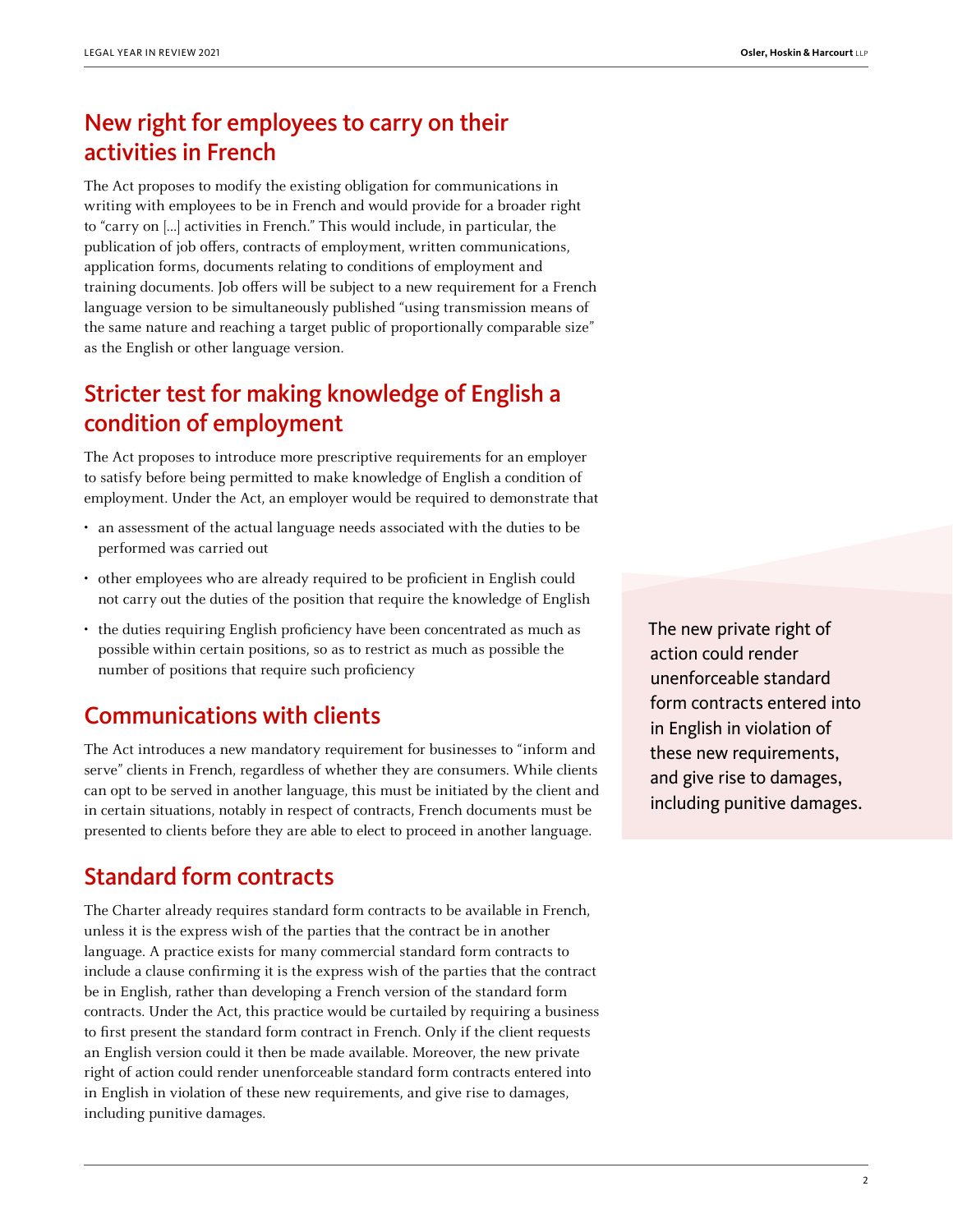### Use of non-French trademarks and signage

The Charter currently allows the use of non-French trademarks, provided such trademarks are recognized under the federal Trademarks Act and no French version has been registered. The Act would limit this exemption somewhat by specifying that the non-French trademark can only be used in signage and advertising if it has been formally registered (i.e., not just recognized) under the federal Trademarks Act.

In respect of signage on the exterior of business premises, French text accompanying a non-French trademark will continue to be mandated, but will now be required to be "markedly predominant" in relation to the trademark. Under the Charter, this is essentially defined to require the use of French text that is twice the size of the non-French text.

# New order-making powers for the OQLF

The Act would give the Office québécois de la langue française (OQLF) new powers to issue orders, as well as the right to directly seek the enforcement of those orders before the Superior Court of Québec. In addition, although the Charter currently provides for injunctions in respect of advertising, the Act would extend the availability of injunctions to most violations of the Charter, including in respect of product packaging and communications with clients.

Finally, in cases of repeated contravention of the Charter, the Act proposes to grant the OQLF the ability to apply to the new Minister of the French Language to have the Minister suspend or revoke any government-issued permit or authorization provided to a business.

### Private rights of action

Currently, recourse for violations of the Charter is limited to complaints to the OQLF for an individual. An employee has the right to bring certain workplace violations to a specialized labour standards tribunal.

The Act introduces a private right of action, enabling individuals to seek injunctive relief in respect of a failure to have been provided services in French or a failure by an employer to honour their right to work in French. Under this new right, a claimant (which could be an individual or a business) could seek the annulment of standard form contracts entered into in English, or damages, at their election. Similarly, standard form contracts or any document that does not comply with the Charter, as amended by the Act, could be deemed unenforceable by the business that prepared them, but could nonetheless, be enforced against that business.

Finally, the Act would inscribe in the Québec Charter of Human Rights and Freedoms (the "Québec Charter of Rights") a new "right to live in French to the extent provided for in the Charter of the French Language". This could open the door to claims under the Québec Charter of Rights for violation of the Charter. Such claims, if proven, could give rise to injunctive relief, damages and punitive damages.